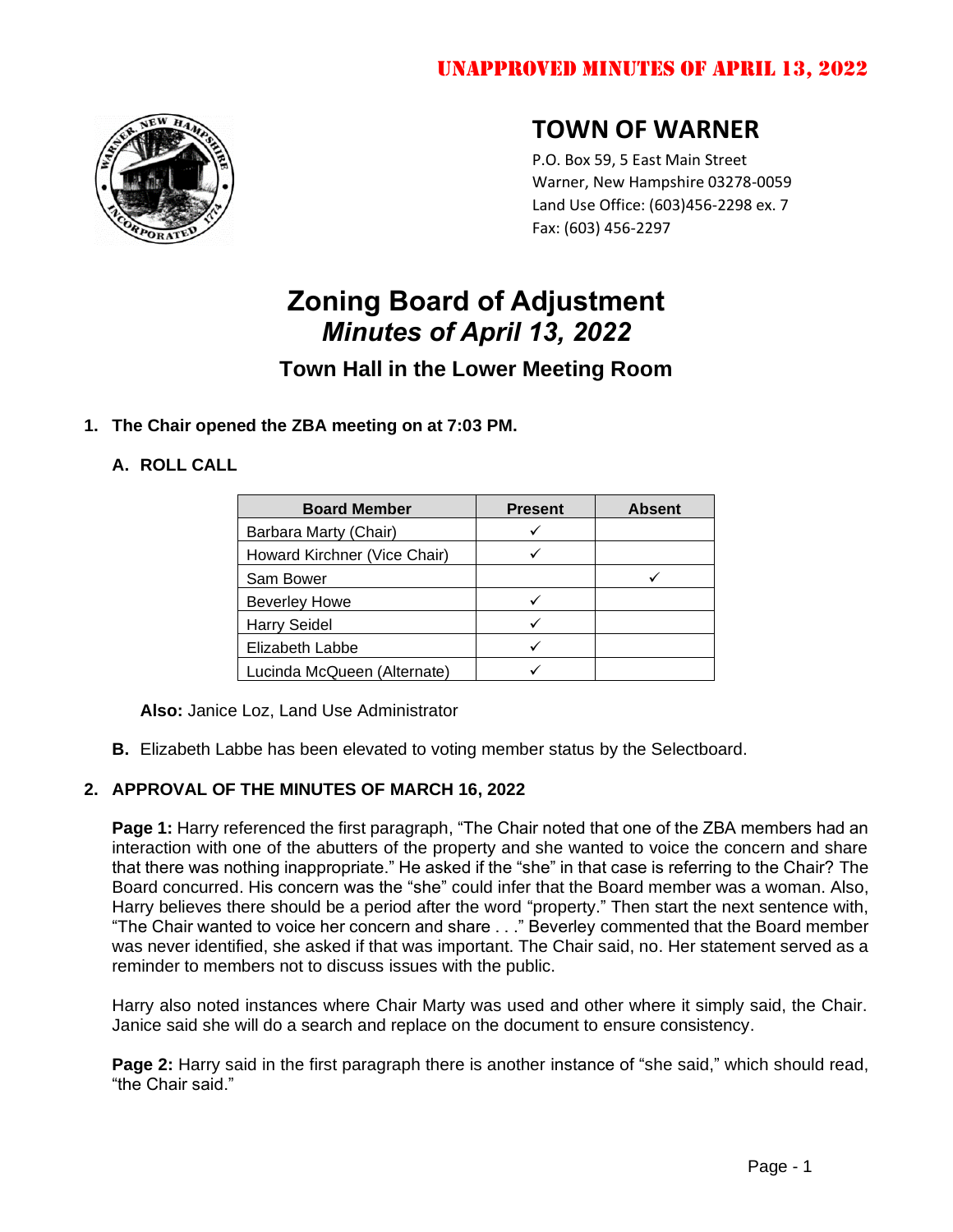## Unapproved Minutes of April 13, 2022

The Chair noted under heading number 1, in the second paragraph, fourth line down, it reads "the Chair agreed and said the taxes would change for this property." She said the meaning should reflect that the taxes would change for this property, "if subdivided".

**Page 3:** Harry noted on the third line from the top, "Harry said that the property was to be changed and further ordinances need to be complied." The word "with" should be inserted at the end of the sentence. He also noted that on the second paragraph from the bottom where Elizabeth is speaking, "she said do they address this or is this just the Planning Board's purview." Harry said he feels she meant to say "do we address this . . . "

**Page 4:** Harry said on the fourth line down from the top, "she wondered if the hardship of not getting a normal mortgage was on the ZBA." He inquired as to who was speaking in this instance. The Chair said the change should be "not getting a normal mortgage should be considered a hardship."

The Chair noted on page 4, the third paragraph from the bottom in the middle, the "Chair was told this wasn't allowed." It should read, "this condition wasn't allowed."

**Page 6:** The Chair said the third line from the top reads "Lucinda agreed with the Chair that the hardship wasn't proven and that there aren't other options." It should read, "there are other options." Beverley noted that notation changes the whole sentence and asked if it was meant to be changed. The Chair deferred to Lucinda for clarification. Lucinda said the change made sense to her.

Harry noted in the fourth paragraph, "after the motion failed" text, the last sentence seems to be a non-sequitur. He said there should be a paragraph inserted at that point.

**Page 7:** Harry noted under the "New Business" heading "they should determine who should be elevated to the Selectboard." It should read "by the Selectboard" who will be elevated to full membership.

**Harry Seidel made a motion to approve the minutes as amended. Beverley Howe seconded the motion. Discussion:** None. **Voice Vote Tally**: 5 – 0. The minutes were approved as amended.

The Board discussed the issue of draft minutes becoming the official record of a meeting, when publicly posted. When draft minutes are accessed by applicants and the public it is difficult to replace those with approved minutes. It is acceptable to not publicly post draft minutes and to only post approved minutes.

Janice said when draft minutes are posted they can be replaced as the official record if the edits to the draft are documented in the next month's minutes. Although, the draft minutes have already been posted, downloaded and referenced by the public. The Chair noted minutes need to be open for public inspection after six days. Janice suggested putting a notice on the Land Use page saying minutes are available per request and posted after final approval. Beverley said the minutes are out in the public in their original form, that is something we don't want. Harry said there needs to be a notice that minutes are available in the Land Use office and the Board corrects them a month later.

**Harry Seidel made a motion that all unapproved minutes will be available in the Land Use office only. Once they are approved, they will be available on the town's website. Elizabeth Labbe seconded the motion. Discussion:** None. **Voice Vote Tally:** 5 – 0.

The Chair mentioned that change should probably be in the Rules of Procedure.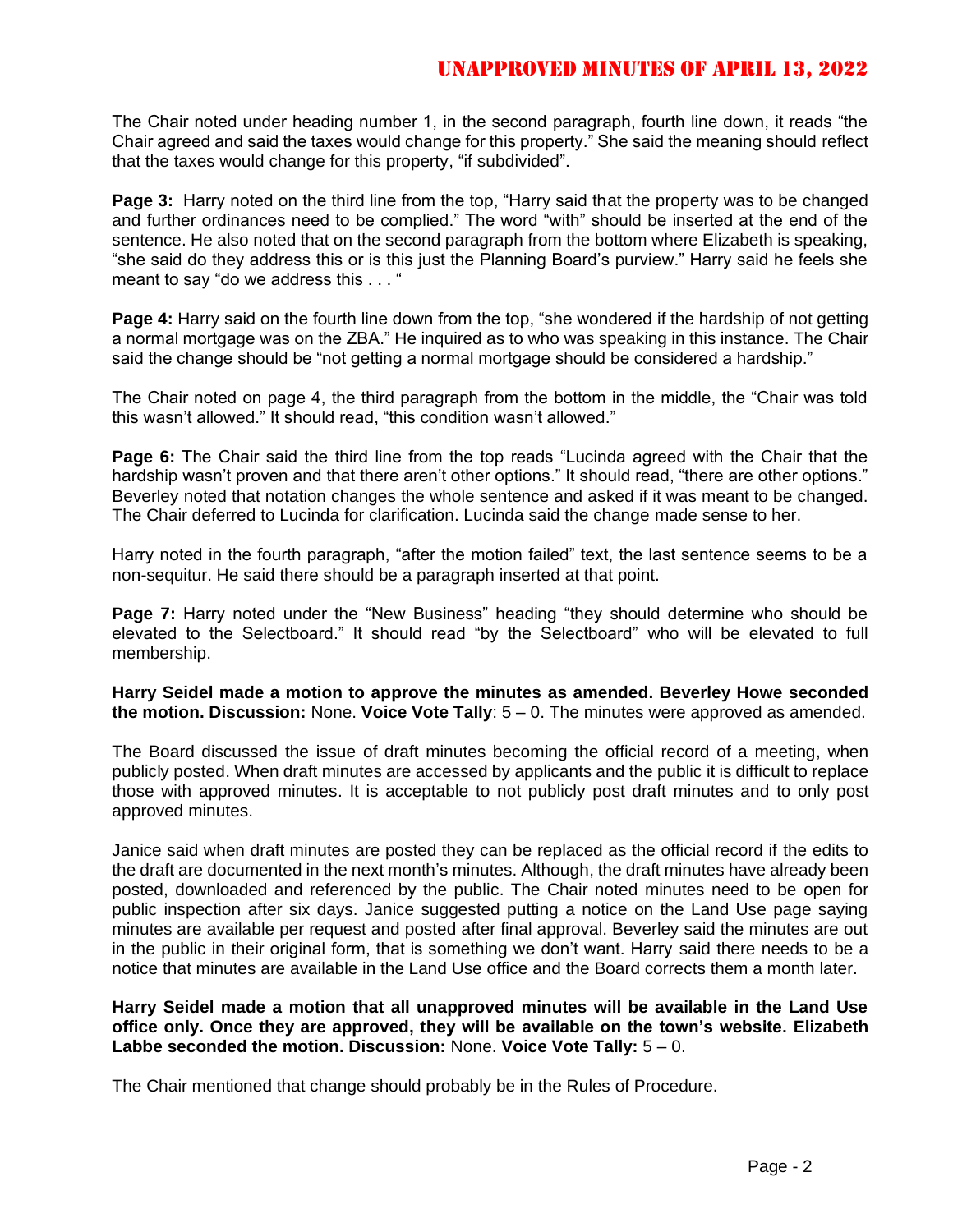#### **3. NEW BUSINESS**

#### **A. Annual Meeting voting of Officers.**

**Beverley Howe nominated Barbara Marty as Chair. Harry Seidel seconded the nomination. Discussion:** Barbara thanked the Board for the nomination. Members said that Barbara was doing a great job. **Voice Vote Tally:** 5 – 0. Barbara was nominated and elected as Chair.

**Beverley Howe nominated Harry Seidel as Vice Chair.** When asked Harry said he would accept the nomination. **Barbara Marty seconded the nomination. Discussion:** None. **Voice Vote Tally:** 5 – 0. Harry was nominated and elected as Vice Chair.

There was discussion as to the need for volunteers. Janice asked the Chair what she wanted to do to ensure the Board has 5 regular voting members. Sam is up for reappointment and the Board hasn't heard as to his intentions. Janice suggested the Selectboard be asked to elevate Lucinda from her role as an alternate to a regular voting member. She suggestion that Sam could serve as an alternate, on an as-needed basis.

The Chair discussed the benefit of attending the Office of Planning and Development (OPD) training on April 30<sup>th</sup> and May  $7<sup>th</sup>$  via Zoom.

Harry said he could see the value in having Sam serve as an alternate on an as-needed basis because of his experience. Otherwise, alternates who are not experienced members should attend every meeting and continue to learn. Elizabeth said if it were a new person who doesn't have the experience that Sam has, we wouldn't offer that accommodation.

#### **4. OLD BUSINESS**

#### **A**. **Rules of Procedure**

The Chair and Harry had met a couple of times and worked on making changes to the Rules of Procedure document. They cleaned up the language and rearranged some items. The Chair wanted to go through and read the changes and get everyone's opinion.

The Chair said in the beginning section of the Rules of Procedure (ROP) was a section called purpose and intent. Which she and Harry have eliminated. She said this document is the ROP that is their purpose and intent. There is no reason to restate the purpose.

The Chair said under the heading of Authority, they did add "These rules of procedure are adopted under the authority of New Hampshire Revised Statutes Annotated, Chapter 676:1, and as assigned by the Zoning Ordinances of the Town of Warner." Harry expressed concern it was going to take all night to go through the document. Janice asked what is actually being referenced in Zoning Ordinances in the new wording. The Chair said it was in the previous purpose and intent statement, duties and authorities as assigned by the ordinances by the Town of Warner. The Chair said somewhere in the ordinances duties and responsibilities are assigned, but, she does not know where specifically.